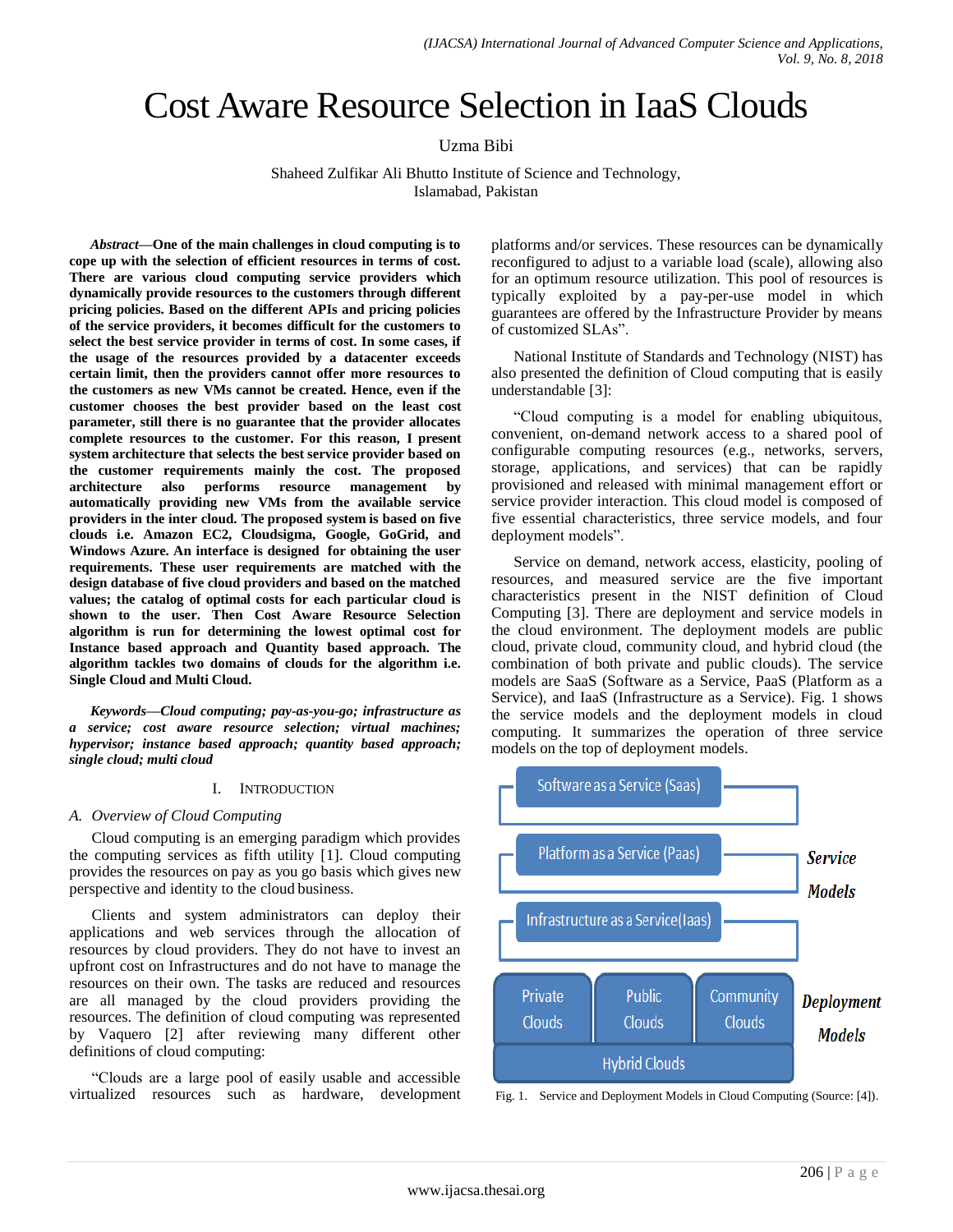Cloud computing brings some features that are attractive to clients and can change the procedure of accessing the resources from clouds making it easy and convenient. The best feature among all features that cloud computing provides is usage of a service as a utility that is pay as you go model of accessing and using the resources, elasticity in resource provisioning, resource management, and having the infrastructure without investing on it. Broad network access is another feature of cloud computing that lets the clients access the resources from Internet [3, 5].

Section II provides the related work of other authors highlighting their limitations and strengths of my proposed work. Section III discusses the proposed framework and the underlying design. Section IV provides implementation and the experimentation results. Section V draws my conclusions.

# *B. Cost Aware Decision System for Resource Selection in Clouds*

Earlier, there have been some systems presented for the system administrators to select resources and deploy their web applications and services on clouds. Decision system for resource selection [6] is one of such approaches. Through this approach the system administrators have an ease in selecting the best resource provider from all over the world.

The cost aware resource selection decision system maintains a database of various services provided by different cloud providers. We take five cloud providers for our system on general basis; these are Amazon EC2, Google, GoGrid, CloudSigma, and Windows Azure. The system obtains requirements from the clients and then a comparison is done for the various services saved in the database. Based on the services that match the requirements and charge the lowest cost are selected as the pertinent cloud provider for the client. The best resource can be selected from two or more than two cloud providers. Then the computation cost among the modules is evaluated and a comparison is done to suggest the best resource to the users.

The cost aware resource selection decision system is a solution to the problems that a system administrator faces during the resource selection that best matches their requirements. It is assumed that the resources of the applications that are needed to deploy them are already known to the system administrator. This research covers the main important factor i.e. cost. It provides the cost awareness for resource selection in clouds but it does not cover other parameters like performance and is left for further extension to this research.

# II. RELATEDWORK

Zhang [7] worked on providing the cloud resources on user demands considering the cost factor as minimum as possible. The focus of the research was providing the network, storage, and computing resources. The author managed to work on three layers to provide the best solution. Although the approach was good in providing the cheapest resource provider, it did not provide the complete solution of getting the resources after having the knowledge of the best provider. The users had to manage the resource selection and retrieval at their own. Prashant and Upendra [8] propose a cost aware

system that optimizes the selection of virtual server that minimizes the cost. The researchers also focused on the mechanisms to reduce the time in new configurations. Their main focus was to remove the tradeoff between cost and time for cloud resources in return ignoring the solution to provide the best resource provider offering minimum cost. My proposed system is complementary to this and provides the best cost awareness for efficient resource selection in inter clouds.

Liu and Zhang [9] presented a framework that chooses the resource provider based on the quality of service. The work comprised of discovery agents that managed the discovery of cloud resources using hash indexing. The whole network was divided into different domains to collect the Quality of Service information to choose the best resource provider. The focus was purely abstract covering the quality with the least focus on cost. My system removes the abstraction level, with a complete focus on minimizing the cost.

A survey of cloud computing presented in [10, 11] highlight the architecture and key principles about the resource selection with high performance and minimum cost. These survey papers presented the service selection algorithm that is adaptive to different kind of environments with scalability and availability. The research is only limited to design and architecture of cloud computing for resource selection covering performance and cost factors at a very abstract level. Due to insufficient resource available at times, the cloud provider may not be able to provide the demanded resources to the clients [12]. High cost of resources to meet the requested services by clients has led to the pay-as-you-go model to avoid the fluctuations in cloud computing. Seagull [12] was introduced as a solution to overcome the outburst in cloud computing due to scarcity of resources. This technique focused well on overcoming the sudden outburst but did not provide a unified solution to provide cost awareness to the clients for selecting resources.

Different cloud providers need to work on how to price the cloud resources requested by the clients from different environments [11, 13]. Enhanced ant colony system was introduced by Wang [13] which discussed the composition cost of data transfer for composing a service. A service selection algorithm was introduced which was able to deal with parallel relations between services. This algorithm only focused on the location of service providers and users, neglecting the other parameters which have a great impact on the cost evaluation. My system covers all the basic parameters to evaluate cost of the resources in an efficient way.

Inter cloud architectures and brokering systems for cost efficiency proposed by Nikoley and Rajkumar [14] discuss the inter cloud environments that facilitate the brokering of cloud resources in clouds. Kingfisher [15] is a model that presented the cost aware elasticity of cloud resources. This system focused on reducing the cost of virtual servers and their configurations. Kingfisher removed the tradeoff between cost and time but did not provide the efficient solution to the users to select the best service based on minimum cost. My system presents the unified solution to this problem. Mistral [16] addressed the tradeoff between three parameters i.e. power,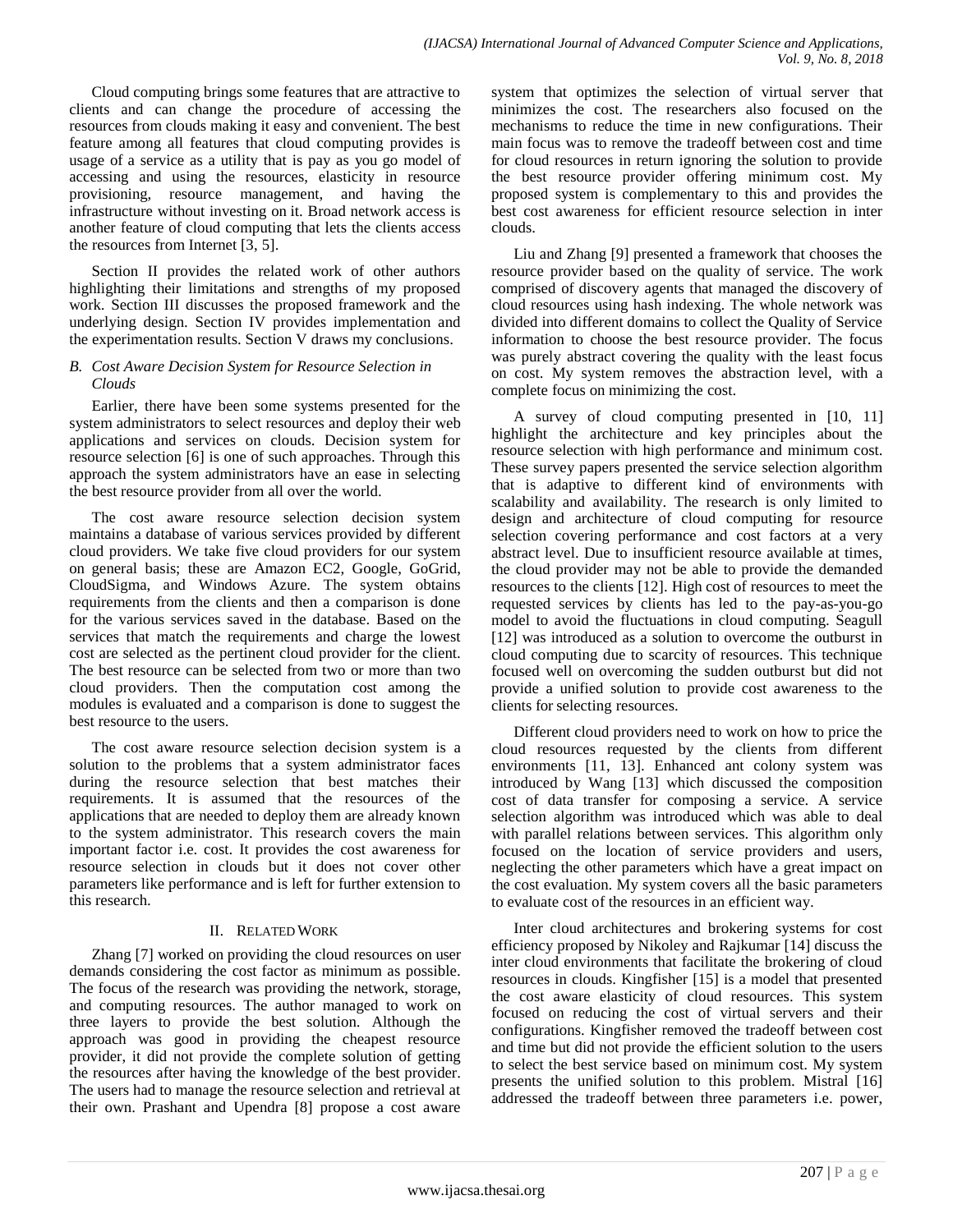performance, and cost. It is a framework that optimizes these three parameters to maximize the utility. Its focus is on addressing the tradeoff neglecting the parameter cost, which is a major factor in resource selection. Mansoor and Lakshman [17] proposed a resource allocation algorithm for distributed clouds. The objective was to allocate the resource by minimizing the distance between cloud providers and clients, optimizing the selection of servers in clouds. The performance of the algorithm was evaluated through simulations. As the proposed system was based on resource allocation, it did not provide a solution to the cost aware selection of resources. Whereas, my proposed system satisfies the solution to cost aware resource selection in inter clouds.

Meikang [18] proposed a two dynamically based resource allocation algorithms that adjust the updated task information for execution. These algorithms allocate the resources to the clients and schedule the order of execution for tasks. The objective of these algorithms was to improve the performance. OPTIMIS [19] was proposed for dynamic provisioning of cloud resources. The objective of the technique was to optimize the life cycle of a service including its construction, deployment, and operation on the basis of cost and other factors. It aimed at providing a reliable and trustful cloud computing environment. Both the above techniques aimed at enhancing the performance and optimizing the resource provisioning in the cloud, but somehow neglected the cost awareness for resources.

Cloud resources and data centers have been aiming at reducing energy consumption [20]. The technique aims at providing a real time service for a virtual request. Different schemes have been proposed to reduce energy consumptions and enhance the performance through simulations [16, 20]. Dynamic load distribution policies have been proposed by Kien and Jingru [21] that addresses the cost related to electricity and the cooling effects. Load spikes have been handled through different cooling strategies, a comparison have been done between the cost aware and cost unaware policies by addressing the cost saving related to electricity and load migration.

Reliability Profit Assurance (RPA) algorithm [22] was presented to investigate the reliability of resources in distributed computing systems in context of operating costs and scheduling. To increase reliability, RPA algorithm introduced cost aware replication mechanism. This research made a first attempt to evaluate the reliability cost in workflows but made many gaps in the research which are addressed in our system. Resource selection strategy [23] is presented to select a host based on the minimum network delay. The aim of this model is to minimize the time between requesting and retrieving a service from cloud provider by selecting the host that is the closest in the network. And it minimizes the execution time of the tasks. The approach was good but it only focused on the location of the cloud provider, minimizing the distance between the client and provider to decrease the cost whereas our proposed system covers other necessary factors other than location for the best selection of cloud provider that charges the lowest cost.

Resource scheduling and optimization is an emerging

paradigm in the field of cloud computing [24, 25]. The scheduling algorithm has been introduced in the hybrid clouds presenting the important aspects when scheduling workflows [24]. The communication channels are accessed on job allocation and the performance of scheduling algorithms has been evaluated by comparing the impact of the available bandwidth. For scheduling purpose, the tasks are divided and grouped into the requested resource and data, and then are prioritized [25]. Resource selection is done using a priority formula over sequential scheduling but it does not provide the best resource provider that provides cost aware resources on user demands. Cost aware allocation of cloud resources have been presented by Markus and Simon [26]. In their work, workload forecasting model has been introduced based on Fourier transformation. The aim of the paper was to achieve efficiency of resource utilization. The work aimed at scheduling and improving the resource utilization but did not focus on the cost awareness of resource selection in inter clouds, which is best presented in my proposed system. HCOC [28] addressed which resources should be requested from the public cloud and merged with the private cloud to provide the best results within a given execution time. The aim was to achieve the desired result at a given execution time. The results were then evaluated through simulations. A delayconstrained optimization framework [27] has been proposed on the basis of cost models, to minimize the cloud overhead and maximize the resource utilization. The total execution time is reduced by selecting the appropriate mapping nodes for the modules that have been assigned priority.

Selection and binding of resources at an optimal cost is discussed [30]. The focus of the paper was to improve the quality of results by achieving efficiency, robustness, and scalability. A prototype implementation was also presented for the resource selection and binding component. Different parameters were analyzed to estimate the global energy needed for the development of a service or system. The types of energy like operating energy and embodied energy were discussed [29]. But the only factor in focus was –energywhereas my proposed system focuses on -cost- as the main factor for service selection from anywhere in the world.

Hybrid modeling [31] focuses on the complex structure of resource selection systems having the ability to cope up with the enterprise architecture. It focuses on the simulation techniques to decrease the involvement of stakeholders and third parties as compared to other techniques. But the paper only focused on the scheduling of the services ignoring the factor of cost which is deeply covered in my proposed system.

# III. PROPOSED FRAMEWORK

In my proposed solution, I present a new cost aware resource selection algorithm. The user will give the input based on two approaches provided by the algorithm i.e. Instance based and Quantity based approaches. Based on these inputs, the algorithm will display the best cloud providers that charge the lowest cost for the specified services.

# *A. Proposed Cost Aware Resource Selection Algorithm*

The system mainly takes input from the users based on the factors that influence cost. The first part of this research is to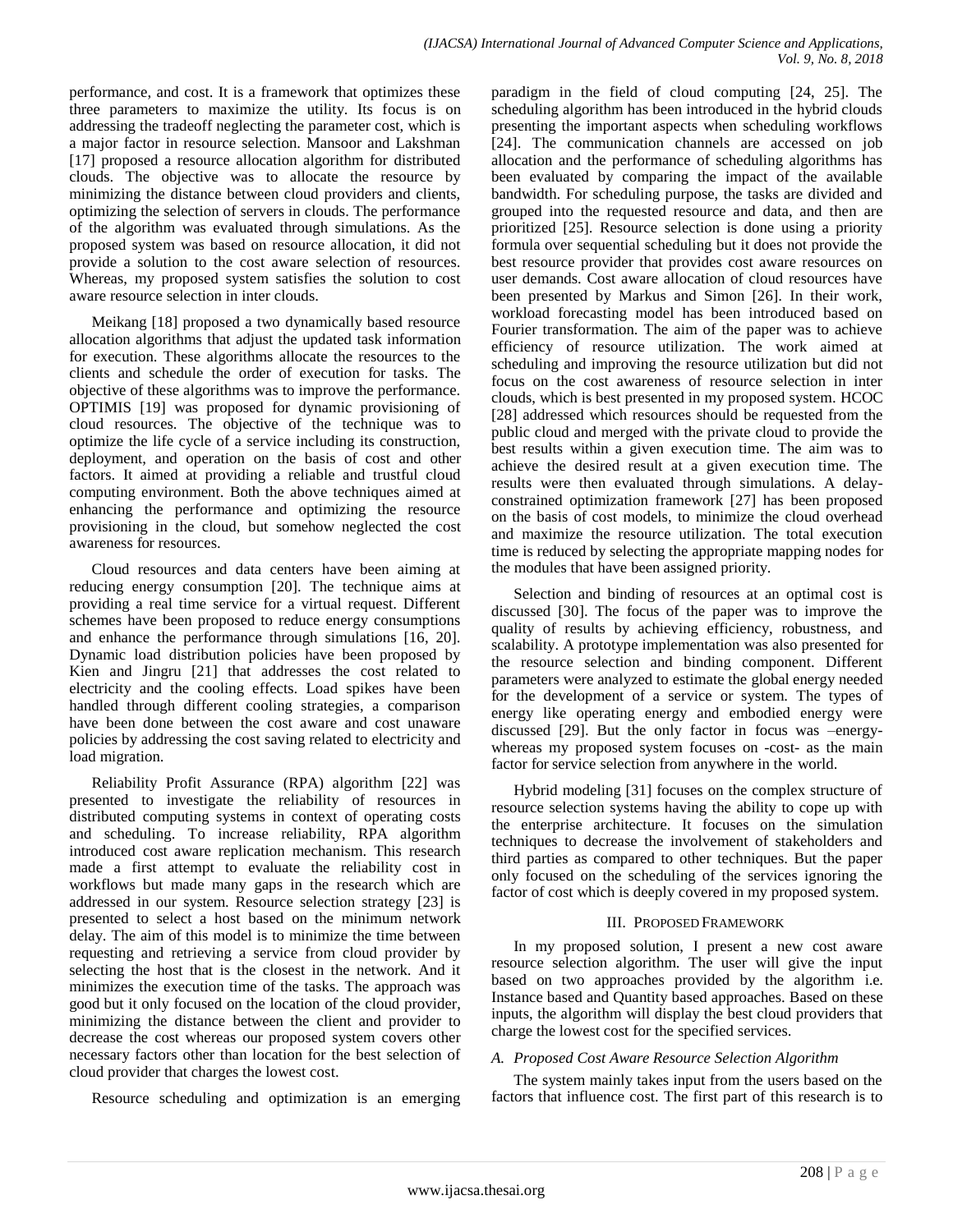find out those factors and is termed as parameters for which user input is obtained. My system decides the best cloud provider among Amazon EC2, Cloudsigma, Google, GoGrid, and Windows Azure, considering the given user input and displays the optimal costs of every cloud provider. It also displays the lowest cost from the list pointing out the most pertinent cloud provider in terms of cost. The system architecture of the proposed cost aware resource selection system is shown in Fig. 2. The system only focuses on IaaS.

The database designed for the proposed system holds all the detailed information about the cloud providers. It also stores the user requirements in a separate table. The database holds the type of instances of the clouds, the number of cores for every particular instance, RAM (in GB), computational storage (in GB), standard storage, bandwidth in, bandwidth out, location, operating system, contract period and cost for every particular instance and their combinations.

Cloud ecosystem is also integrated with the proposed model. Through cloud ecosystem integration services, cost aware resource selection algorithm can reduce up-front infrastructure capital and maintenance costs while also reducing or keeping their in-house infrastructure footprint or inventory under control.

The users will be enabled to provision Windows and Linux operating systems. The system's consistency will enable them to use the same VMs and management tools on the platform that they use on their premises, thus reducing the costs.

- Virtual machines
- Storage, backup and recovery
- Big compute



Fig. 2. System Architecture of the Proposed Cost Aware Resource Selection System.

#### *B. Detailed Design*

Cost aware resource selection system takes the user requirements based on the identified parameters, analyses them, and provides the most pertinent cloud provider in terms of cost. The components of the system are designed in MVC (Model-View-Controller) model to reduce dependencies among them. The MVC architecture of the system is shown in Fig. 3.



Fig. 3. Cost Aware Resource Selection System Architecture for Model-View- Controller.

| <b>FACTORS OF USER REQUIREMENTS</b><br>TABLE I. |  |
|-------------------------------------------------|--|
|-------------------------------------------------|--|

| <b>Field</b>                       | <b>Description</b>                                               | <b>Example</b>                          |  |
|------------------------------------|------------------------------------------------------------------|-----------------------------------------|--|
| (CPU,<br>Resource<br>RAM, Storage) | Quantity<br>user<br>requires                                     | $CPU = 2, RAM =$<br>$0.5$ , Storage= 20 |  |
| Type of Instances                  | Every<br>cloud<br>has<br>their<br>particular<br><b>Instances</b> | t2microinstance                         |  |
| No. of machines                    | Number of cores<br>user requires                                 | 30                                      |  |
| Location                           | select<br>User<br>can<br>US_east<br><sub>or</sub><br>US_west     | US east                                 |  |
| <b>Operating System</b>            | User can select<br>Linux or windows                              | Linux                                   |  |
| Contract period                    | It can be hourly, monthly,<br>or yearly                          | 5 hours                                 |  |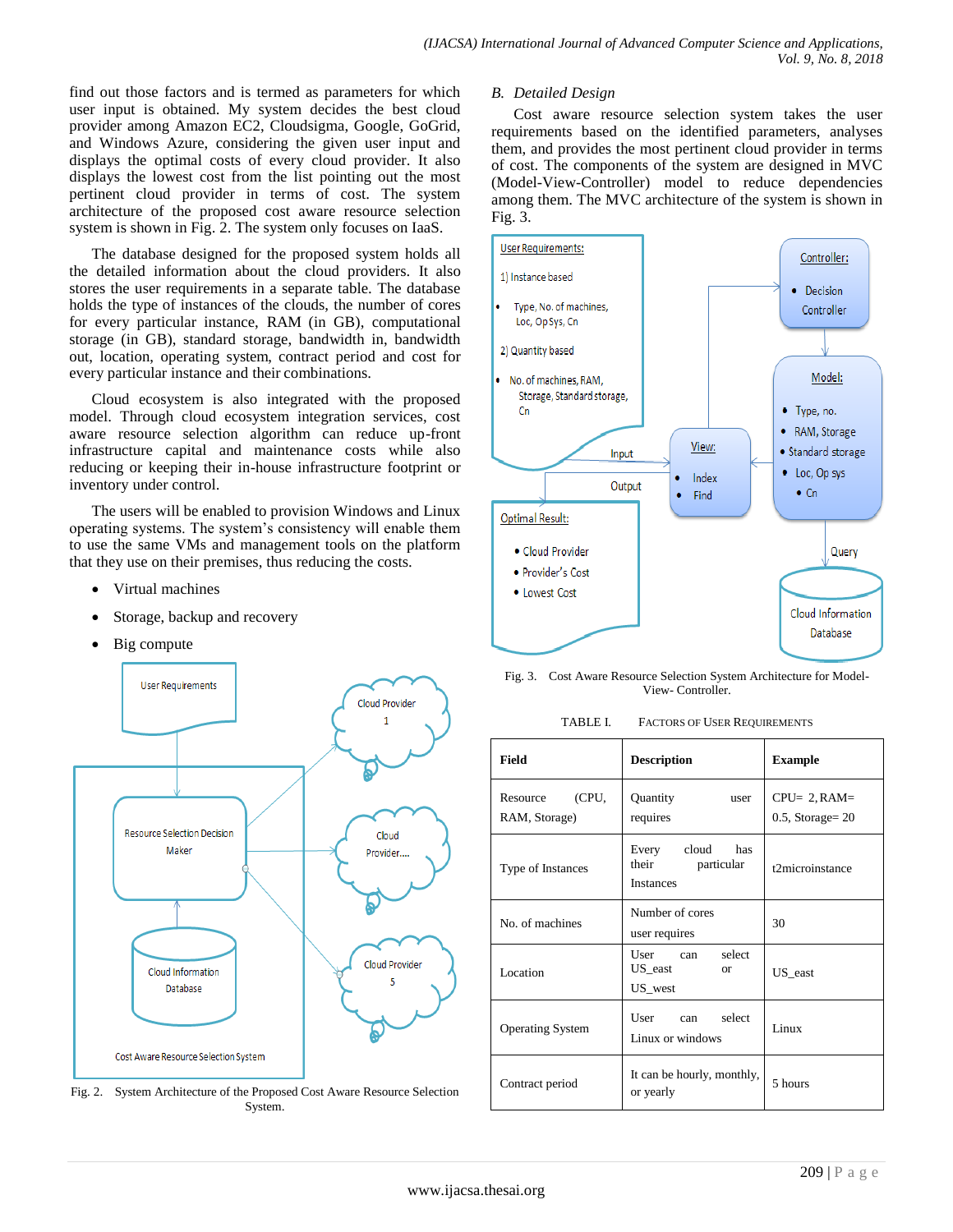## IV. IMPLEMENTATION ANDEXPERIMENTATION

## *A. Implemenation*

Cost Aware Resource Selection system is implemented using Java scripting and PHP. I have implemented this prototype as a proof of the proposed framework. Five cloud providers have been considered for this research work, from the list of IaaS providers, that is Amazon EC2, Cloudsigma, Google, GoGrid, and Microsoft Windows Azure. A web interface is designed for the user to take the requirements as Input. These web pages have been designed for Single cloud user requirements and Mutli-cloud user requirements.

Fig. 4 shows the Single Cloud web interface for the user to enter requirements. This web page has 2 options for the user i.e. Instance based, and Quantity based. If the User selects the Instance based approach, the user is asked to enter the requirements based on Instance type, number of instances, location, operating system, and contract period. The input is taken and is matched with the records of database under every particular cloud through a query. The cost of the record that matches the user requirements is retrieved from the database and then a list is displayed to the user with all the providers and their respected costs. Then a comparison is made between the costs of five cloud providers. The cost which is lowest is displayed to the user.



Fig. 4. Single cloud web interface

In the Quantity based approach section, the user can give the input based on the parameters of number of cores, RAM, Computational storage, contract period. The user can give the standard storage based on the cloud he/she selects. This input is taken and the logic is performed at the run time. In the single cloud, the user can enter the standard storage for a single cloud. The logic is given below:

**Amazon Ec2:** Storage = "n" GB Cost per GB= \$ 0.03 So, Storage cost= \$0.03\*n Provider's Cost= Amazoncost + storage cost Here Amazoncost is the cost that is retrieved from the database. Similarly, User selects a standard storage of Cloudsigma, Google, GoGrid, and Windows Azure. **Cloudsigma:**  Storage =n Cost per GB= \$ 0.13 So, Storage cost= \$0.13\*n  $Cost = Signacost + storage$ cost **Google:** Storage =n Cost per GB= \$ 0.026 So, Storage cost= \$0.026\*n Cost= Googlecost + storage cost **GoGrid:** Storage =n Cost per  $GB = $0.15$ So, Storage cost= \$0.15\*n Cost= Gridcost + storage cost **Windows Azure:** Storage =n Cost per GB= \$ 0.024 So, Storage cost= \$0.024\*n Cost= Windowscost + storage cost

After taking the input from the user, the list with optimal results is displayed to the user. After displaying a list with five cloud providers and their respective costs, a comparison is done between these costs and the results are shown in Table IV.

## *B. Algorithm Logic and Flow*

Cost aware resource selection algorithm has been split into two basic algorithms. One is through using the Instance based approach while the other is through using Quantity based approach. Using instance-based approach; the user provides the input in the form of type of instance, number of instances, location, operating system, and contract period. The variable "n" defines the number of additions to an instance. The maximum limit has been defined as 10.

Optimal cost is defined as the cost of the output from the cloud provider's database based on the factors like RAM (GB) CPU cores, computational storage, location, and the communication cost, computation cost, additional storage cost, cost of network bandwidth in and cost of network bandwidth out. Mathematically we can formulate as follows: Let Database cost= DBC, Communication cost= ComC, Computation cost= CtC, additional storage cost= ASC, Network bandwidth In Cost= NBIC, Network Bandwidth Out Cost= NBOC.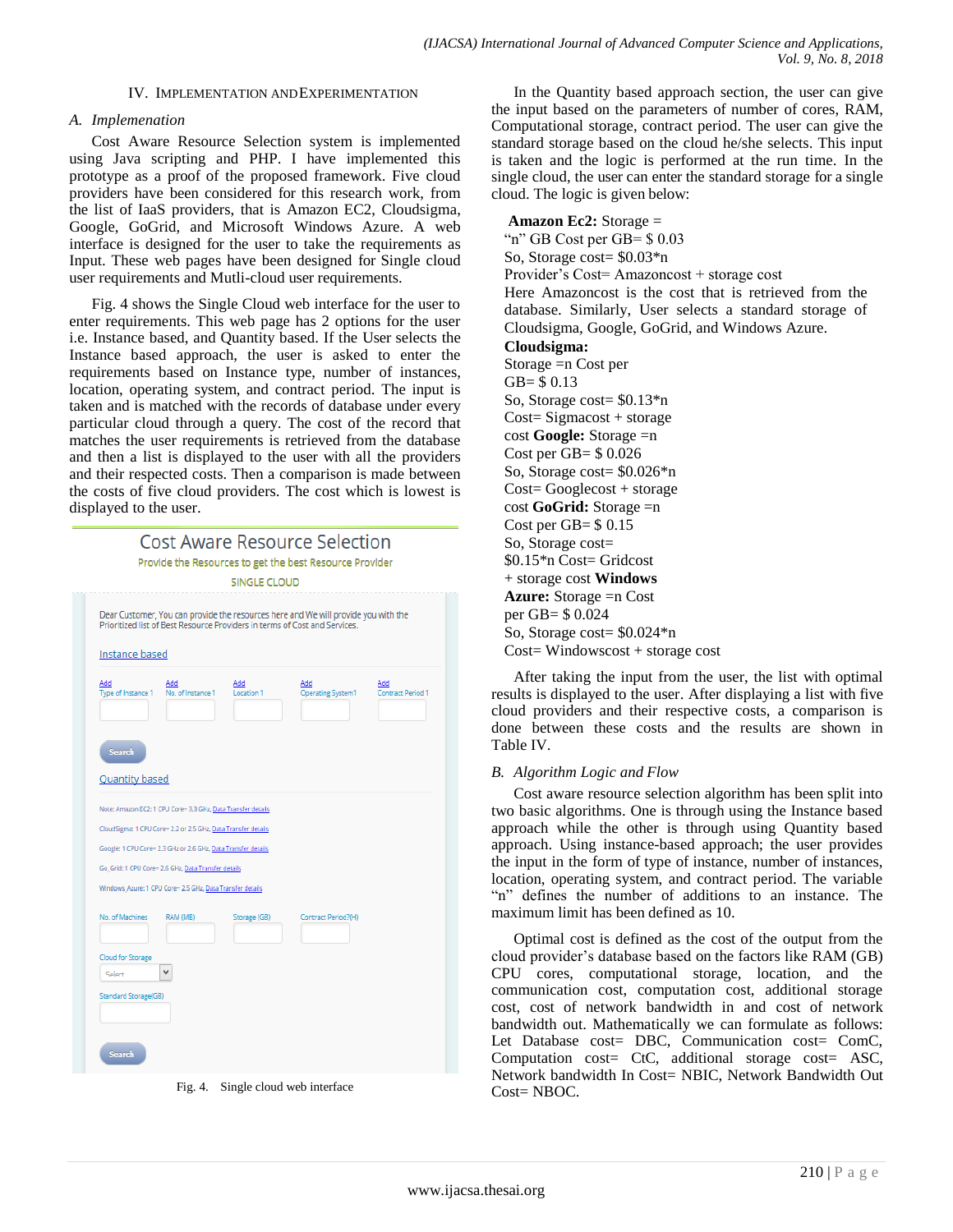So, Optimal Cost= DBC+ComC+Ctc+ASC+NBIC+NBOC

## **Algorithm 1: Cost aware resource selection algorithm using Instance based approach**

Input: maxIns: the number of maximum iterations for instances;

Ti: type of instance;

Ni: number of instances; Li: location; Osi: operating system; Cni: contract period; Output: C1, C2, C3, C4, C5: Costs of Amazon EC2, Cloudsigma, Google, GoGrid, Windows Azure Lc: Lowest optimal cost *1. Lc=NULL; length=0; n=length+1; 2. while (n<10) do // Td, Ld, Osd are the saved values of particular cloud providers 3. if Ti=Td AND Li=Ld AND Osi=Osd then 3.1. set C1= saved cost\*N1\*Cn1; 3.2. set C2= saved cost\*N2\*Cn2; 3.3. set C3= saved cost\*N3\*Cn3; 3.4. set C4= saved cost\*N4\*Cn4; 3.5. set C5= saved cost\*N5\*Cn5; 4. else C1&C2&C3&C4&C5 = NULL; 5. end while 6. if C1≠0 then 6.1. if C1<C2 AND C1<C3 AND C1<C4 AND C1<C5 then 6.2. UPDATE Lc=C1; 6.3. end if; 7. if C2≠0 then 7.1. if C2<C1 AND C2<C3 AND C2<C4 AND C2<C5 then 7.2. UPDATE Lc=C2; 7.3. end if; 8. if C3≠0 then 8.1. if C3<C1 AND C3<C2 AND C3<C4 AND C3<C5 then 8.2. UPDATE Lc=C3; 8.3. end if; 9. if C4≠0 then 9.1. if C4<C1 AND C4<C2 AND C4<C3 AND C4<C5 then 9.2. UPDATE Lc=C4; 9.3. end if; 10. if C5≠0 then 10.1. if C5<C1 AND C5<C2 AND C5<C3 AND C5<C4 then 10.2. UPDATE Lc=C5; 10.3. end if; 11. end if; 12. return Lc;*

Now, the second algorithm states the Quantity based approach. The user gives the input inform of quantities like number of machines, the amount of RAM, computational storage, the standard storage which is unique for every particular cloud and for that the user chooses the cloud too, and finally the contract period.

**Algorithm 2: Cost aware resource selection algorithm using Quantity based approach**

*Input: Ni: number of machines; Ri: RAM; Si: computational storage; SSi: standard storage; Ci: cloud provider Cni: contract period; Output: C1, C2, C3, C4, C5: Costs of Amazon EC2, Cloudsigma, Google, GoGrid, Windows Azure Lc: Lowest optimal cost 1. Lc=NULL; C1=0; C2=0; C3=0; C4=0; C5=0; 2. while input fields are not empty do // Td, Ld, Osd are the saved values of particular cloud providers 3. if Ri=Rd AND Si=Sd then 3.1. if Ci= Amazon EC2 then; 3.1.1. set A=0.03\*SSi; 3.1.2. UPDATE C1= saved cost\*Cni\*Ni + A; 3.2. if Ci= Cloudsigma then; 3.2.1. set C2=0.13\*SSi; 3.2.2. UPDATE C2= saved cost\*Cni\*Ni + B; 3.3. if Ci= Google then; 3.3.1. set C=0.135\*SSi; 3.3.2. UPDATE C3= saved cost\*Cni\*Ni + C; 3.4. if Ci= GoGrid then; 3.4.1. set D=0.15\*SSi; 3.4.2. UPDATE C4= saved cost\*Cni\*Ni + D; 3.5. if Ci= Windows Azure then; 3.5.1. set E=0.024\*SSi; 3.5.2. UPDATE C5= saved cost\*Cni\*Ni + E; 4. else C1&C2&C3&C4&C5 = NULL; 5. end while 6. if C1≠0 then 6.1. if C1<C2 AND C1<C3 AND C1<C4 AND C1<C5 then 6.2. UPDATE Lc=C1; 6.3. end if; 7. if C2≠0 then 7.1. if C2<C1 AND C2<C3 AND C2<C4 AND C2<C5 then 7.2. UPDATE Lc=C2; 7.3. end if; 8. if C3≠0 then 8.1. if C3<C2 AND C3<C1 AND C3<C4 AND C3<C5 then 8.2. UPDATE Lc=C3; 8.3. end if; 9. if C4≠0 then 9.1. if C4<C2 AND C4<C3 AND C4<C1 AND C4<C5 then 9.2. UPDATE Lc=C4; 9.3. end if; 10. if C5≠0 then 10.1. if C5<C2 AND C5<C3 AND C5<C4 AND C5<C1 then 10.2. UPDATE Lc=C5; 10.3. end if; 11. end if; 12. return Lc;*

*C. Cloud Information Database*

Cloud Information database includes the details about the five clouds i.e. Amazon EC2, Cloudsigma, Google, GoGrid, and Windows Azure. It also includes a table of User requirements that saves the input taken by the user. The information database holds the records of the cloud providers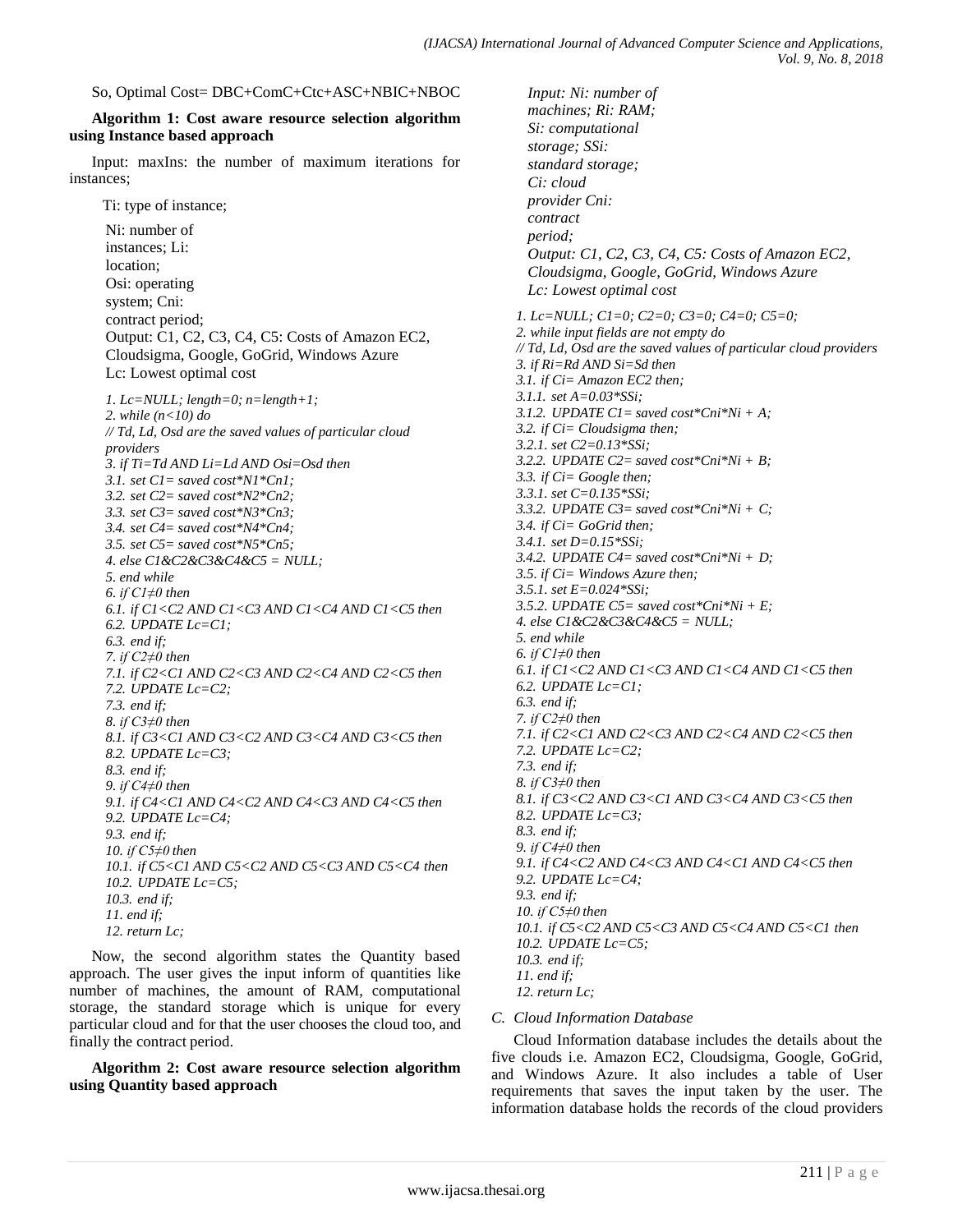and their details including type of instances, CPU, RAM, storage, standard storage, bandwidth in, bandwidth out, location, operating system, contract period and the pricing details.

I had discussed in the related work section that different cloud providers have their pricing strategies and few of the providers have their own pricing policies which may be totally vary from the rest ones. In Cost aware resource selection system, all the information should be stored in our cloud information database consistently so that the system can display the optimum result without taking help from any otherprograms. Primary keys have been assigned to every particular provider's table and have explicit details about resources and pricing.

Different combinations have been made in the database for the ease of user to select any kind of combination and find the optimum result.

Following few combinations has been shown using Linear Programming Model (LPM) for better understanding:

```
I = \{Ia1, Ia2, \ldots, Ian\} to \{Iw1, Iw2, \ldots, Iwn\}(Amazon=a...Windows_azure=w)
CP = \{CPa1, CPa2, \ldots, CPan\} to \{CPw1, CPw2, \ldots,CPwn} 
(Amazon=a...Windows_azure
=w)
R = \{Ra1, Ra2, \ldots, Ran\} to \{Rw1, Rw2, \ldots, Rwn\}(Amazon=a...Windows_azure=w)
S = \{Sa1, Sa2, \ldots, San\} to \{Sw1, Sw2, \ldots, Swn\}(Amazon=a...Windows_azure
=w) OS = {OS1, OS2}
Loc = \{Loc1, Loc2\}Cn = \{Cn1, Cn2, \ldots, Cnn\}
```
Where  $n>=1$ , I is the set of n instances, CP is the set of n CPU cores, OS is the set of 2 operating systems, R is the set of n RAMs, Loc is the set of 2 locations, S is the set of n Storage, and Cn is the set of n Contract period.

We have introduced few notations to be used in the paper. They are:

I is the instance for every particular cloud, CP is the CPU cores, OS is the type of operating systems, R is the RAM, Loc is the type of location, S is the Storage size, Cn is the Contract period. Let the cloud providers be represented as Amazon Ec2= a, Cloudsigma=c, Google=g, Go\_grid=gg, and Windows\_Azure=w.

The database is designed with multiple combinations. The design of the database consists of the fields shown in Table III. The combinations in the database are represented using the linear programming terminologies shown in the following Table II:

The Cost aware resource selection system itself is a Linear Programming (LP) problem. The objective function and the set of constraints are as follows:

Minimize

Cmin =  $\Sigma$  i=1n InCPnRnSnLocnOSn (1)

Subject to n>0; (2) Locn  $\in \{1,2\}$ OSn  $\in \{1,2\}$  (3)

The objective function (1) is the computational cost, which we wish to minimize. With reference to constraint (2), the value of Locn shows whether it can be Loc1 which represents US\_east, or Loc2 which represents US\_west. Constraint (3) shows that OSn can either be OS1 which represents Linux, or OS2 which represents Windows.

TABLE II. REPRESENTATION OF COMBINATIONS OF DATABASE

| Main<br>variables/<br><b>Cloud</b><br>providers | <b>Amazon</b><br>a | <b>Cloud</b><br>sigma<br>$\mathbf c$ | Google g         | $Go-$<br>Grid<br>gg | Windo<br><b>WS</b><br><b>Azure</b><br>W |
|-------------------------------------------------|--------------------|--------------------------------------|------------------|---------------------|-----------------------------------------|
| I1                                              | Ia1                | Ic1                                  | Ig1              | Igg1                | Iw1                                     |
| I2                                              | Ia <sub>2</sub>    | Ic2                                  | Ig2              | Igg2                | Iw2                                     |
| ÷                                               |                    | $\mathbf{r}$                         |                  |                     |                                         |
| In                                              | Ian                | Icn                                  | Ign              | Iggn                | Iwn                                     |
| CP1                                             | CPa1               | CPc1                                 | CPg1             | CPgg1               | CPw1                                    |
| CP <sub>2</sub>                                 | CPa <sub>2</sub>   | CPc <sub>2</sub>                     | CPg <sub>2</sub> | CPgg2               | CPw2                                    |
| $\ddot{\cdot}$                                  |                    | $\ddot{\cdot}$                       |                  |                     |                                         |
| CPn                                             | CPan               | CPcn                                 | CPgn             | CPggn               | CPwn                                    |
| R1                                              | Ra1                | Rc1                                  | Rg1              | Rgg1                | Rw1                                     |
| R <sub>2</sub>                                  | Ra <sub>2</sub>    | Rc2                                  | Rg2              | Rgg2                | Rw2                                     |
| ÷                                               |                    |                                      |                  |                     |                                         |
| Rn                                              | Ran                | Rcn                                  | Rgn              | Rggn                | Rwn                                     |
| S <sub>1</sub>                                  | Sa1                | Sc1                                  | Sg1              | Sgg1                | Sw1                                     |
| S <sub>2</sub>                                  | Sa <sub>2</sub>    | Sc <sub>2</sub>                      | Sg <sub>2</sub>  | Sgg2                | Sw2                                     |
| ÷                                               |                    |                                      |                  |                     |                                         |
| Sn                                              | San                | Scn                                  | Sgn              | Sggn                | Swn                                     |
| Cn1                                             | Cna1               | Cnc1                                 | Cng1             | Cngg1               | $Cn$ w1                                 |
| Cn2                                             | Cna2               | Cnc2                                 | Cng2             | Cngg2               | Cnw2                                    |
|                                                 |                    |                                      | $\ddot{\cdot}$   |                     |                                         |
| Cnn                                             | Cnan               | Cncn                                 | Cngn             | Cnggn               | Cnwn                                    |

TABLE III. FIELDS OF CLOUD INFORMATION DATABASE

| Field                           | <b>Description</b>                                      | <b>Example</b>                           |
|---------------------------------|---------------------------------------------------------|------------------------------------------|
| Row id                          | Primary key to uniquely<br>identify every provider      | Row $id=1$                               |
| Resource (CPU,<br>RAM, Storage) | Resource set of every cloud                             | $CPU = 4, RAM = 0.75,$<br>$Storage = 30$ |
| Type of Instances               | Every cloud has their particular<br><b>Instances</b>    | minimum                                  |
| No. of machines                 | Number of cores user requires                           | 50                                       |
| Location                        | 2 locations are saved <i>i.e.</i><br>US_east or US_west | US west                                  |
| <b>Operating System</b>         | 2 choices are saved <i>i.e.</i> Linux<br>or windows     | Linux                                    |
| Contract period                 | It can be hourly, monthly, or<br>yearly                 | 5 hours                                  |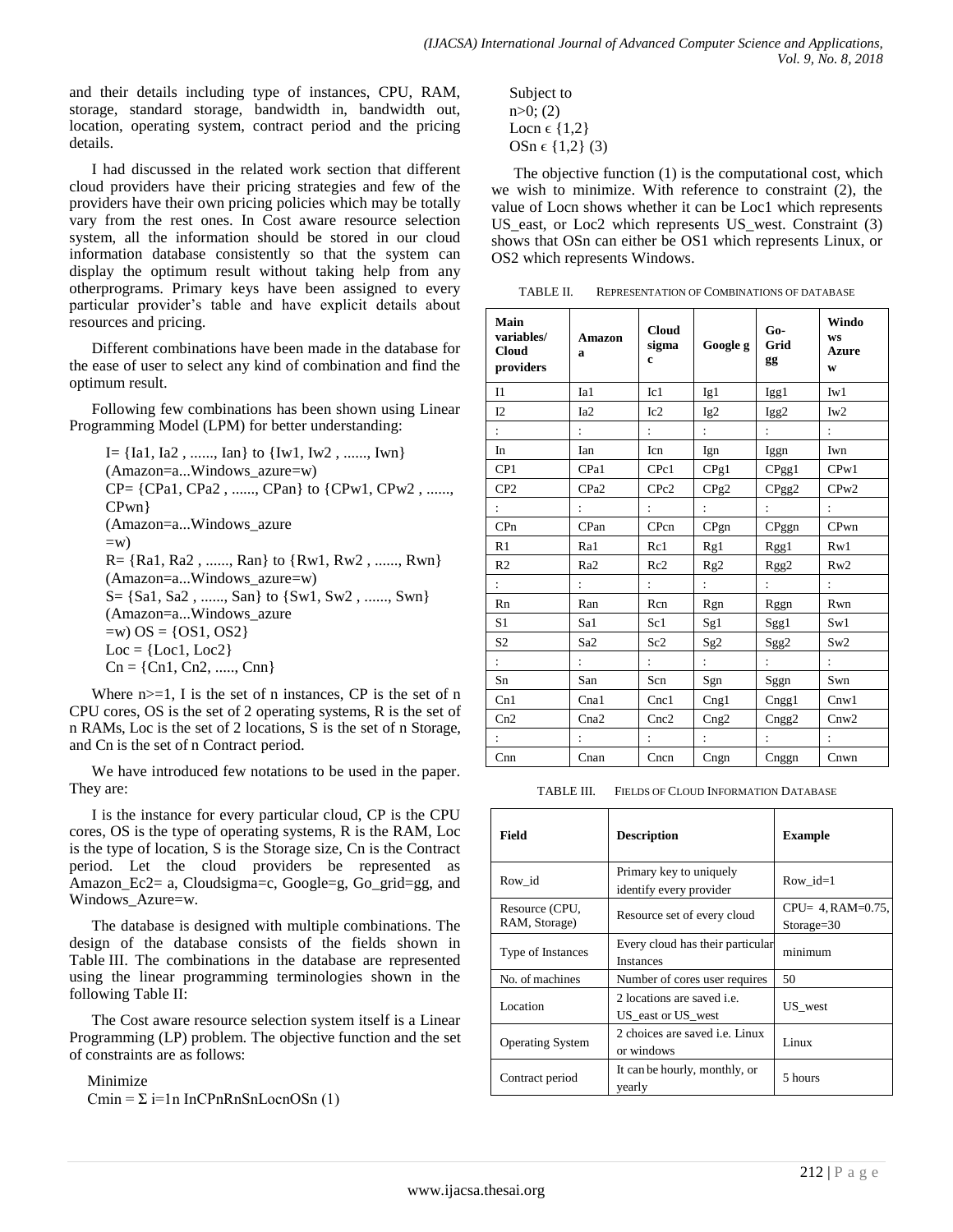## *D. Results*

In Experiment 1, User Selects "Instance based" approach and gives input. In Experiment 2, User selects Quantity based approach and gives Input. The results for both are shown in Table IV. In Experiment 3, User Selects "Instance based" approach and gives input. The results are same as Experiment 1 because this search is based on instance type, and every cloud has their unique instances. No instance of one cloud matches with the instance of other cloud. Hence, in the multi cloud scenario, the results for "Instance based approach" will be same as that of single cloud. In Experiment 4, user selects Quantity based approach and gives Input. Scenarios are taken for Cloudsigma: User gives the input but selects the standard storage of any other cloud other than CloudSigma itself, like standard storage of Amazon EC2, Google, GoGrid, or Windows Azure, to validate that the standard storage can be chosen from any other cloud now.

TABLE IV. EXPERIMENTATION RESULTS

| <b>Type</b><br>of<br>cloud | Approach          | <b>Input resources</b>                                                                                                                                          | Optimal<br>cloud          | Optim<br>al cost<br>$($)$ |
|----------------------------|-------------------|-----------------------------------------------------------------------------------------------------------------------------------------------------------------|---------------------------|---------------------------|
| Single                     | Instance<br>based | Type=t2microinst<br>ance, $No = 1$ , $Loc =$<br>us east<br>$OS = \text{linux}$ ,<br>Contract period=<br>2hrs                                                    | Amazon<br>EC <sub>2</sub> | 0.026                     |
| Single                     | Quantity<br>based | No. of machines=1,<br>RAM $(MB)=0.5$ ,<br>Storage $(GB)=0.5$ ,<br>Contract<br>period=1, Cloud for<br>$storage =$<br>Cloudsigma,<br>Standard storage<br>$(GB)=2$ | Gogrid                    | 0.29                      |
| Multi                      | Instance<br>based | Type=t2microinst<br>ance, No. = 1, Loc=<br>us east<br>$OS = \text{linux}$ ,<br>Contract period=<br>2hrs                                                         | Amazon<br>EC <sub>2</sub> | 0.026                     |
| Multi                      | Quantity<br>based | No. of machines=1,<br>RAM $(MB)=0.5$ ,<br>Storage $(GB)=0.5$ ,<br>Contract<br>period=1, Cloud for<br>storage= Amazon<br>EC2, Standard<br>storage $(GB)=2$       | Gogrid                    | 0.09                      |

#### V. CONCLUSION

This paper aims on finding the best resource provider in terms of lowest cost. The system administrators usually spent a lot of time to find the cloud providers with the type of resources they provide and go through the whole pricing policy details. Through cost aware resource selection algorithm, the solution is provided to this particular problem. I reviewed the old approaches where the focus is not on a single factor i.e. cost but also on multiple other factors like efficiency, performance, power, reliability etc. which somehow made the researchers lose the focus on cost. My proposed framework mainly focuses on providing the optimal cost for Single cloud and Multi clouds. I have described the detailed architecture of my cost aware resource selection system and have implemented the prototype. I have deduced some common factors based on our literature review that affected cost in any possible way i.e. Instance type, RAM, CPU cores, computational storage, location, operating system, contract period, number of machines and standard storage. Based on these factors an interface is designed using PHP and java scripting. Input is taken from the user and is matched with that of our cloud information database. Cloud information database is designed in phpMyAdmin to maintain the details of every particular cloud and their pricing policies. The clouds taken for our research are Amazon EC2, Cloudsigma, Google, GoGrid and Microsoft Windows Azure. User requirements are matched with that of the database records and a list is displayed to the user with the costs of all the clouds. Then comparison logic is run to find the optimal and lowest cost among them. This is done under Instance- based approach whereas in Quantity-based approach the results are made through runtime logic. Experimentation and evaluation have proved the validity of the system.

For future work, the parameters that I took for my prototype can be enhanced and increased. Many other locations can be added and more operating systems can be supported in my research. There are many issues that remain open. Something that can search the web interface and updates the cloud information database can be further investigated.

#### **REFERENCES**

- [1] Buyya, Rajkumar, et al. "Cloud computing and emerging IT platforms: Vision, hype, and reality for delivering computing as the 5th utility." Future Generation computer systems 25.6 (2009): 599-616.
- [2] Vaquero, Luis M., et al. "A break in the clouds: towards a cloud definition." ACM SIGCOMM Computer Communication Review 39.1 (2008): 50-55
- [3] Mell, Grance. "Peter Mell, Timothy Grance: The NIST Definition of Cloud Computing. Recommendations of the National Institute of Standards and Technology." Gaithersburg, Maryland (2011)
- [4] Motta, Gianmario, Nicola Sfondrini, and Daniele Sacco. "Cloud computing: An architectural and technological overview." 2012 International Joint Conference on Service Sciences. IEEE, 2012.
- [5] Armbrust, Michael, et al. "A view of cloud computing." Communications of the ACM 53.4 (2010): 50-58
- [6] Zhang, Miranda, et al. "Investigating decision support techniques for automating cloud service selection." arXiv preprint arXiv:1210.3077 (2012).
- [7] M. Zhang, R. Ranjan, S. Nepal, M. Menzel and A. Haller, "A declarative recommender system for cloud infrastructure services selection," in Proceedings of the 9th international conference on Economics of Grids, Clouds, Systems, and Services, Berlin, Germany, Springer, 2012.